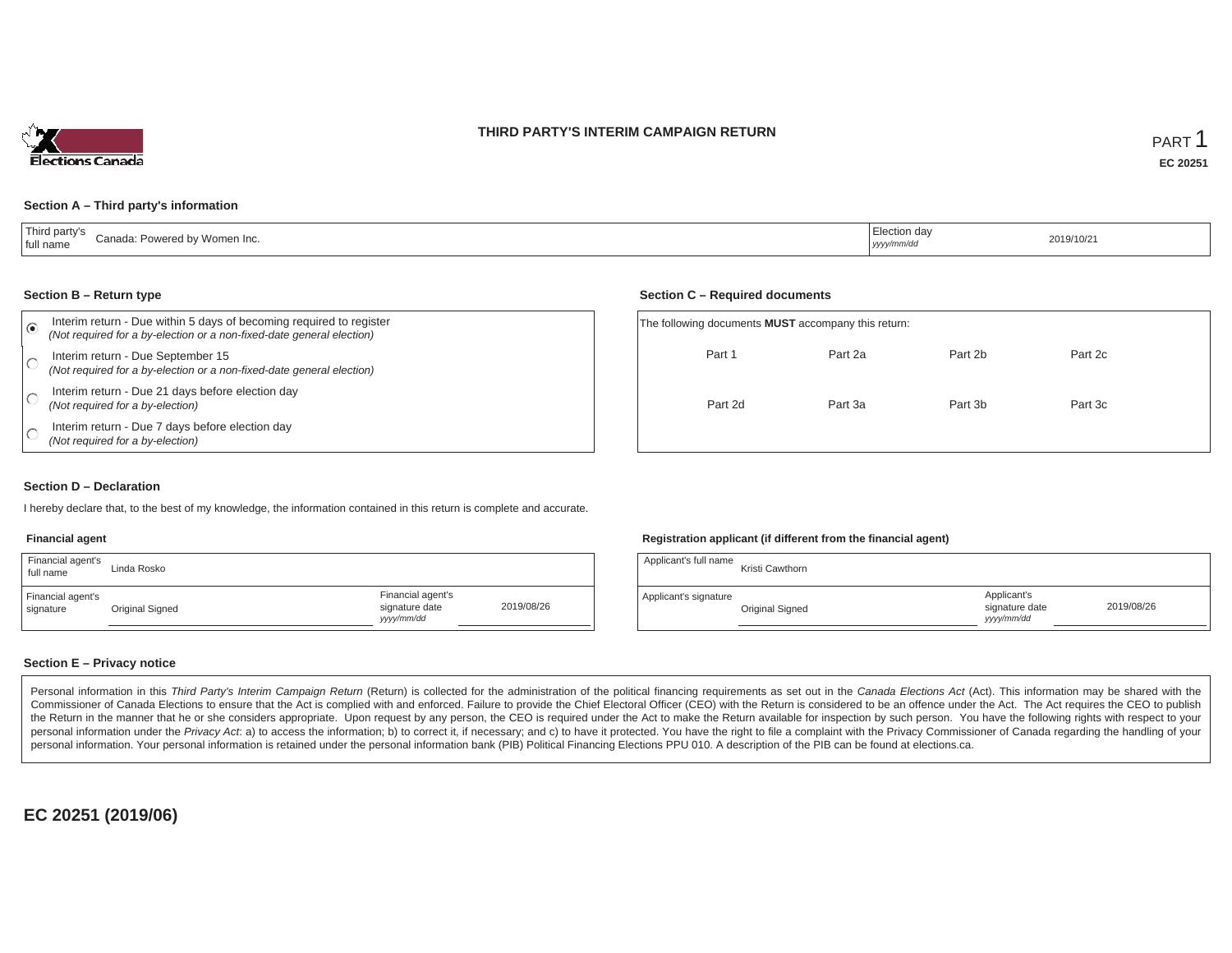

## **THIRD PARTY'S INTERIM CAMPAIGN RETURN THIRD PARTY'S INTERIM CAMPAIGN RETURN<br>Statement of monetary contributions received**

| No.            | <b>Full name</b>                              | <b>Street</b><br>no. | <b>Street</b> | Apt. | City                                                                              | Prov./<br>Terr. | Postal<br>code | Date<br>received<br>yyyy/mm/dd                         | Individual     | Business /<br>Commercial<br>organization | Government | <b>Trade union</b> | Corporation<br>without share<br>capital | Unincorporated<br>organization or<br>association |
|----------------|-----------------------------------------------|----------------------|---------------|------|-----------------------------------------------------------------------------------|-----------------|----------------|--------------------------------------------------------|----------------|------------------------------------------|------------|--------------------|-----------------------------------------|--------------------------------------------------|
|                |                                               |                      |               |      |                                                                                   |                 |                |                                                        | \$             | s.                                       | \$         | \$                 | \$                                      | \$                                               |
| $\overline{1}$ | Jane A. Robertson                             |                      |               |      | Calgary                                                                           | AB              | T3C 37X        | 2019/08/19                                             | 500.00         |                                          |            |                    |                                         |                                                  |
|                | 2 Susan Riddell Rose                          |                      |               |      | Calgary                                                                           | AB              | <b>T2W 5P6</b> | 2019/08/06                                             | 25,000.00      |                                          |            |                    |                                         |                                                  |
|                | 3 Joni Avram Consulting Corp                  |                      |               |      | Calgary                                                                           | AB              | <b>T2T 5R6</b> | 2019/08/19                                             |                | 1,000.00                                 |            |                    |                                         |                                                  |
|                | 4 Pam Boytinck                                |                      |               |      | Calgary                                                                           | AB              | T2Z 2K7        | 2019/08/19                                             | 500.00         |                                          |            |                    |                                         |                                                  |
| 5 <sup>5</sup> | Heather Lynn Christle Burns                   |                      |               |      | Calgary                                                                           | AB              | <b>T2E 2A5</b> | 2019/08/06                                             | 1,500.00       |                                          |            |                    |                                         |                                                  |
| 6              | Slartec Compression & Process Ltd.            |                      |               |      | Calgary                                                                           | AB              | <b>T2P 1C9</b> | 2019/08/19                                             |                | 5,000.00                                 |            |                    |                                         |                                                  |
| $\overline{7}$ | Linda Rosko                                   |                      |               |      | Calgary                                                                           | AB              | <b>T3H 3W8</b> | 2019/08/19                                             | 500.00         |                                          |            |                    |                                         |                                                  |
|                | 8 Tracey Ann Bodnarchuk Consulting Group Ltd. |                      |               |      | Calgary                                                                           | AB              | <b>T2P 0W3</b> | 2019/08/19                                             |                | 1,500.00                                 |            |                    |                                         |                                                  |
|                | 9 Nancy Hamel-Balaski                         |                      |               |      | Calgary                                                                           | AB              | T3G 5V6        | 2019/08/19                                             | 250.00         |                                          |            |                    |                                         |                                                  |
|                | 10 Canadian Non.operated Resources L.P.       |                      |               |      | Calgary                                                                           | AB              | <b>T2P 4K9</b> | 2019/08/19                                             |                | 25,000.00                                |            |                    |                                         |                                                  |
|                | 11 Donna Phillips                             |                      |               |      | Calgary                                                                           | AB              | <b>T2S 3B6</b> | 2019/08/25                                             | 1,000.00       |                                          |            |                    |                                         |                                                  |
|                |                                               |                      |               |      |                                                                                   |                 |                |                                                        |                |                                          |            |                    |                                         |                                                  |
|                |                                               |                      |               |      |                                                                                   |                 |                |                                                        |                |                                          |            |                    |                                         |                                                  |
|                |                                               |                      |               |      |                                                                                   |                 |                |                                                        |                |                                          |            |                    |                                         |                                                  |
|                |                                               |                      |               |      |                                                                                   |                 |                | Totals carried forward from previous page \$           |                |                                          |            |                    |                                         |                                                  |
|                |                                               |                      |               |      | Total amount of monetary contributions by contributors who gave over \$200 (A)    |                 |                |                                                        | 29,250.00      | 32,500.00                                |            |                    |                                         |                                                  |
|                |                                               |                      |               |      |                                                                                   |                 |                | Number of contributors who gave over \$200             | $\overline{7}$ |                                          |            |                    |                                         |                                                  |
|                |                                               |                      |               |      | Total amount of monetary contributions by contributors who gave \$200 or less (B) |                 |                |                                                        | 0.00           |                                          |            |                    |                                         |                                                  |
|                |                                               |                      |               |      |                                                                                   |                 |                | Number of contributors who gave \$200 or less          | $\Omega$       |                                          |            |                    |                                         |                                                  |
|                |                                               |                      |               |      |                                                                                   |                 |                | Total amount of all monetary contributions (A+B)       | 29,250.00      | 32,500.00                                |            |                    |                                         |                                                  |
|                |                                               |                      |               |      |                                                                                   |                 |                | Number of contributors who gave monetary contributions | $\overline{7}$ |                                          |            |                    |                                         |                                                  |

| $- \cdot$<br>party | l hird | → Powered by Women Inc.<br>Canada | <b>STATE OF BUILDING</b><br>.<br>"/mm/au<br>  <i>yyyy</i> | 2019/10/21 | Page |  |  |  |  |
|--------------------|--------|-----------------------------------|-----------------------------------------------------------|------------|------|--|--|--|--|
|--------------------|--------|-----------------------------------|-----------------------------------------------------------|------------|------|--|--|--|--|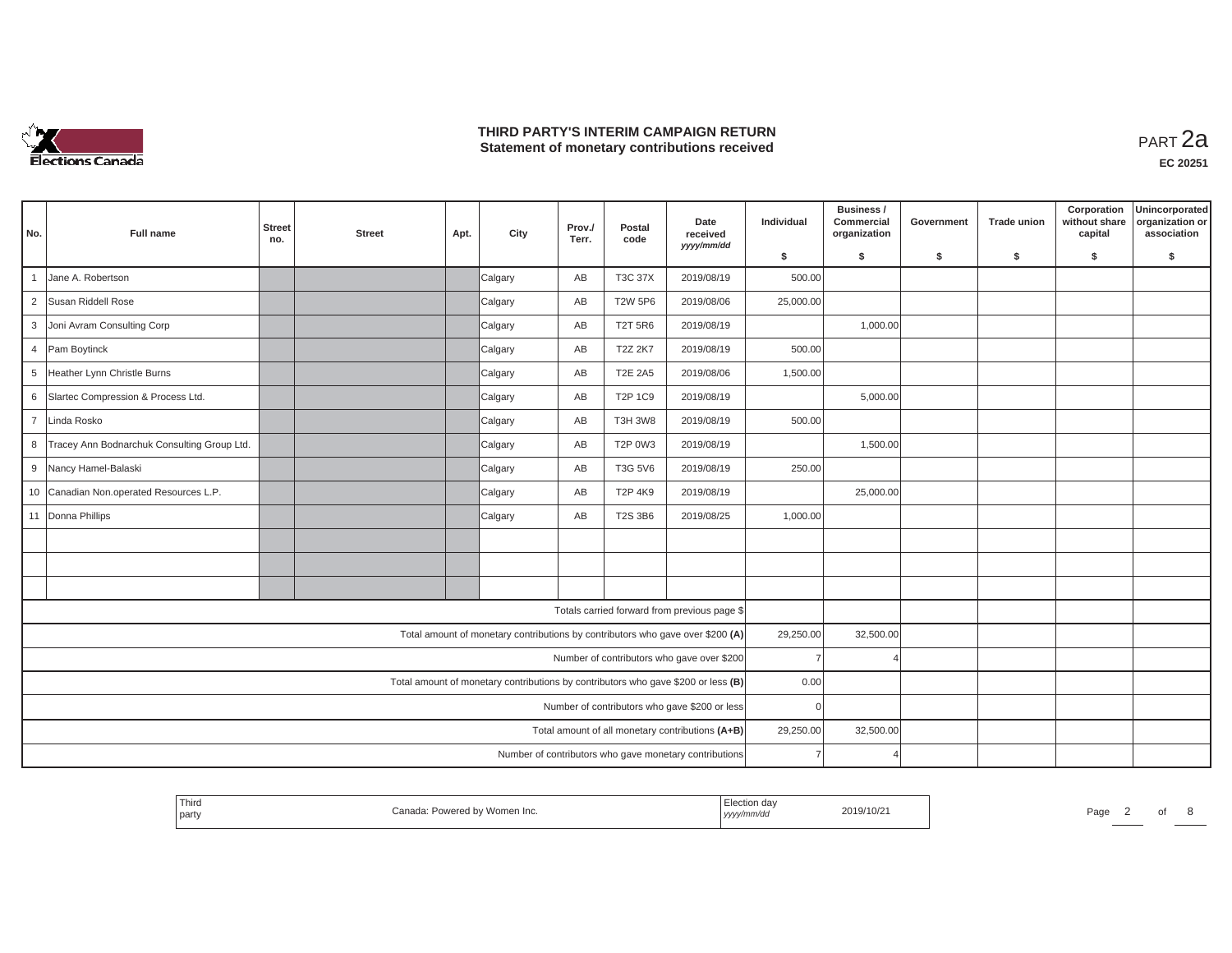

## **THIRD PARTY'S INTERIM CAMPAIGN RETURN**  THIRD PARTY'S INTERIM CAMPAIGN RETURN<br>Statement of non-monetary contributions received **PART 2b**

**EC 20251**

| No. |                                                      | Full name | <b>Street</b><br>no. | <b>Street</b> | Apt. | City | Prov./<br>Terr. | Postal<br>code | Date<br>received<br>yyyy/mm/dd                                                        | Individual | Business /<br>Commercial<br>organization | Government | Trade union | Corporation<br>without share<br>capital | Unincorporated<br>organization or<br>association |
|-----|------------------------------------------------------|-----------|----------------------|---------------|------|------|-----------------|----------------|---------------------------------------------------------------------------------------|------------|------------------------------------------|------------|-------------|-----------------------------------------|--------------------------------------------------|
|     |                                                      |           |                      |               |      |      |                 |                |                                                                                       | \$         | \$                                       | \$         | $\sqrt{2}$  | \$                                      | \$                                               |
|     |                                                      |           |                      |               |      |      |                 |                |                                                                                       |            |                                          |            |             |                                         |                                                  |
|     |                                                      |           |                      |               |      |      |                 |                |                                                                                       |            |                                          |            |             |                                         |                                                  |
|     |                                                      |           |                      |               |      |      |                 |                |                                                                                       |            |                                          |            |             |                                         |                                                  |
|     |                                                      |           |                      |               |      |      |                 |                |                                                                                       |            |                                          |            |             |                                         |                                                  |
|     |                                                      |           |                      |               |      |      |                 |                |                                                                                       |            |                                          |            |             |                                         |                                                  |
|     |                                                      |           |                      |               |      |      |                 |                |                                                                                       |            |                                          |            |             |                                         |                                                  |
|     |                                                      |           |                      |               |      |      |                 |                |                                                                                       |            |                                          |            |             |                                         |                                                  |
|     |                                                      |           |                      |               |      |      |                 |                |                                                                                       |            |                                          |            |             |                                         |                                                  |
|     |                                                      |           |                      |               |      |      |                 |                |                                                                                       |            |                                          |            |             |                                         |                                                  |
|     |                                                      |           |                      |               |      |      |                 |                |                                                                                       |            |                                          |            |             |                                         |                                                  |
|     |                                                      |           |                      |               |      |      |                 |                |                                                                                       |            |                                          |            |             |                                         |                                                  |
|     |                                                      |           |                      |               |      |      |                 |                |                                                                                       |            |                                          |            |             |                                         |                                                  |
|     |                                                      |           |                      |               |      |      |                 |                |                                                                                       |            |                                          |            |             |                                         |                                                  |
|     |                                                      |           |                      |               |      |      |                 |                |                                                                                       |            |                                          |            |             |                                         |                                                  |
|     |                                                      |           |                      |               |      |      |                 |                | Totals carried forward from previous page \$                                          |            |                                          |            |             |                                         |                                                  |
|     |                                                      |           |                      |               |      |      |                 |                | Total amount of non-monetary contributions by contributors who gave over \$200 (A)    |            |                                          |            |             |                                         |                                                  |
|     |                                                      |           |                      |               |      |      |                 |                | Number of contributors who gave over \$200                                            |            |                                          |            |             |                                         |                                                  |
|     |                                                      |           |                      |               |      |      |                 |                | Total amount of non-monetary contributions by contributors who gave \$200 or less (B) |            |                                          |            |             |                                         |                                                  |
|     |                                                      |           |                      |               |      |      |                 |                | Number of contributors who gave \$200 or less                                         |            |                                          |            |             |                                         |                                                  |
|     | Total amount of all non-monetary contributions (A+B) |           |                      |               |      |      |                 |                |                                                                                       |            |                                          |            |             |                                         |                                                  |
|     |                                                      |           |                      |               |      |      |                 |                | Number of contributors who gave non-monetary contributions                            |            |                                          |            |             |                                         |                                                  |

| Third<br>Powered by Women Inc.<br>Canada:<br>party | – I∾∽uon dav<br>2019/10/21<br>711111V OC<br>,,,,, | Page<br>_______ |
|----------------------------------------------------|---------------------------------------------------|-----------------|
|----------------------------------------------------|---------------------------------------------------|-----------------|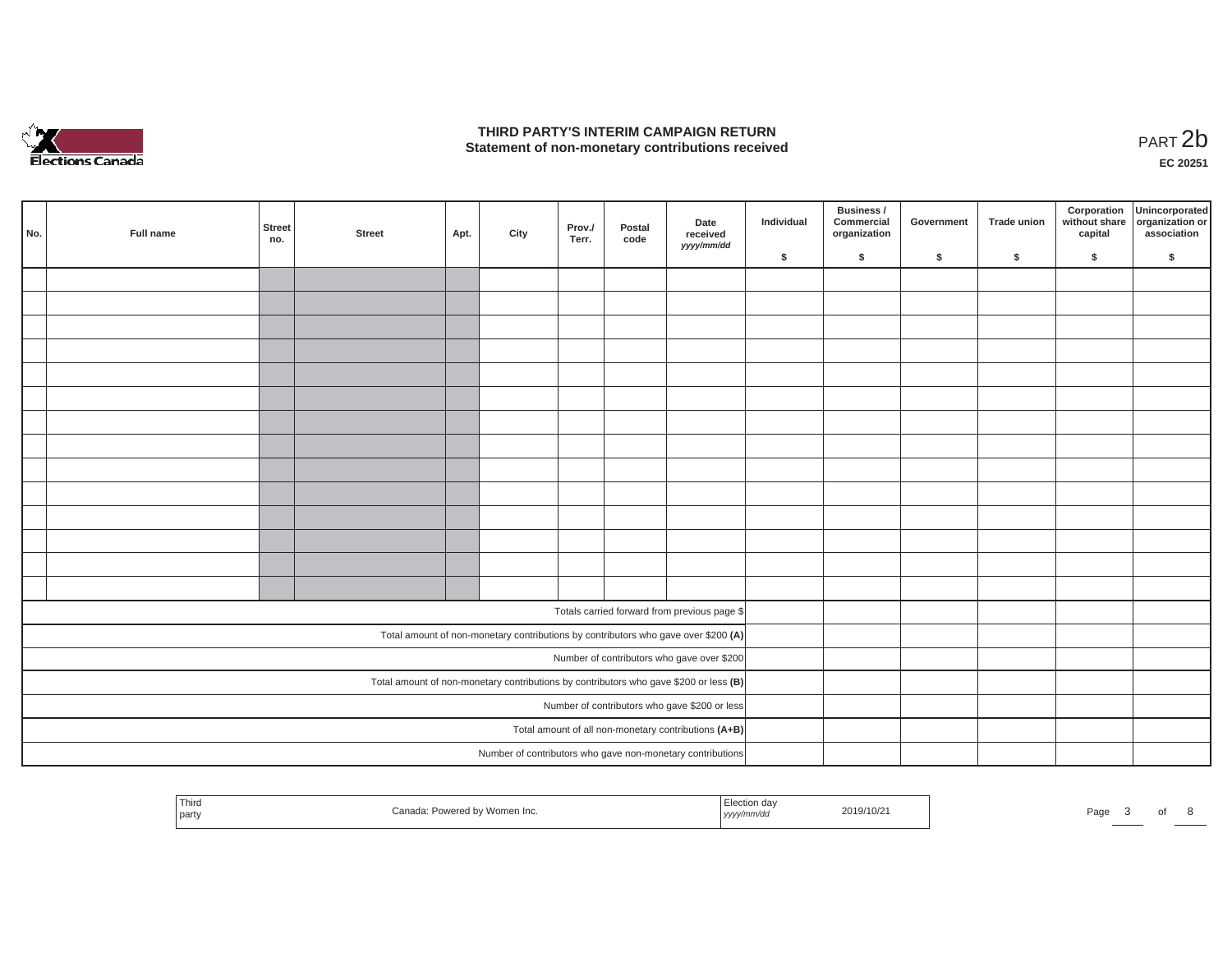

### **THIRD PARTY'S INTERIM CAMPAIGN RETURN**  RD PARTY'S INTERIM CAMPAIGN RETURN<br>Statement of operating loans received **PART 2c**

**EC 20251**

|     |                                 |               |        |      |      |                 |                |                                                                   |            | Business /                 |            |             |         | Corporation Unincorporated<br>without share organization or |
|-----|---------------------------------|---------------|--------|------|------|-----------------|----------------|-------------------------------------------------------------------|------------|----------------------------|------------|-------------|---------|-------------------------------------------------------------|
| No. | Full name                       | Street<br>no. | Street | Apt. | City | Prov./<br>Terr. | Postal<br>code | Date<br>received<br>yyyy/mm/dd                                    | Individual | Commercial<br>organization | Government | Trade union | capital | association                                                 |
|     |                                 |               |        |      |      |                 |                |                                                                   | \$         | $\sqrt{2}$                 | \$         | $\sqrt{2}$  | \$      | \$                                                          |
|     |                                 |               |        |      |      |                 |                |                                                                   |            |                            |            |             |         |                                                             |
|     |                                 |               |        |      |      |                 |                |                                                                   |            |                            |            |             |         |                                                             |
|     |                                 |               |        |      |      |                 |                |                                                                   |            |                            |            |             |         |                                                             |
|     |                                 |               |        |      |      |                 |                |                                                                   |            |                            |            |             |         |                                                             |
|     |                                 |               |        |      |      |                 |                |                                                                   |            |                            |            |             |         |                                                             |
|     |                                 |               |        |      |      |                 |                |                                                                   |            |                            |            |             |         |                                                             |
|     |                                 |               |        |      |      |                 |                |                                                                   |            |                            |            |             |         |                                                             |
|     |                                 |               |        |      |      |                 |                |                                                                   |            |                            |            |             |         |                                                             |
|     |                                 |               |        |      |      |                 |                |                                                                   |            |                            |            |             |         |                                                             |
|     |                                 |               |        |      |      |                 |                |                                                                   |            |                            |            |             |         |                                                             |
|     |                                 |               |        |      |      |                 |                |                                                                   |            |                            |            |             |         |                                                             |
|     |                                 |               |        |      |      |                 |                |                                                                   |            |                            |            |             |         |                                                             |
|     |                                 |               |        |      |      |                 |                |                                                                   |            |                            |            |             |         |                                                             |
|     |                                 |               |        |      |      |                 |                |                                                                   |            |                            |            |             |         |                                                             |
|     |                                 |               |        |      |      |                 |                | Totals carried forward from previous page \$                      |            |                            |            |             |         |                                                             |
|     |                                 |               |        |      |      |                 |                | Total amount of loans by lenders who provided over \$200 (A)      |            |                            |            |             |         |                                                             |
|     |                                 |               |        |      |      |                 |                | Number of lenders who provided over \$200                         |            |                            |            |             |         |                                                             |
|     |                                 |               |        |      |      |                 |                | Total amount of loans by lenders who provided \$200 or less $(B)$ |            |                            |            |             |         |                                                             |
|     |                                 |               |        |      |      |                 |                | Number of lenders who provided \$200 or less                      |            |                            |            |             |         |                                                             |
|     | Total amount of all loans (A+B) |               |        |      |      |                 |                |                                                                   |            |                            |            |             |         |                                                             |
|     |                                 |               |        |      |      |                 |                | Number of all lenders who provided loans                          |            |                            |            |             |         |                                                             |

| Third<br>…un dav<br>2019/10/21<br>Powered by Women Inc.<br>Canad<br>Page<br>! partγ<br>,,,,, |  |
|----------------------------------------------------------------------------------------------|--|
|----------------------------------------------------------------------------------------------|--|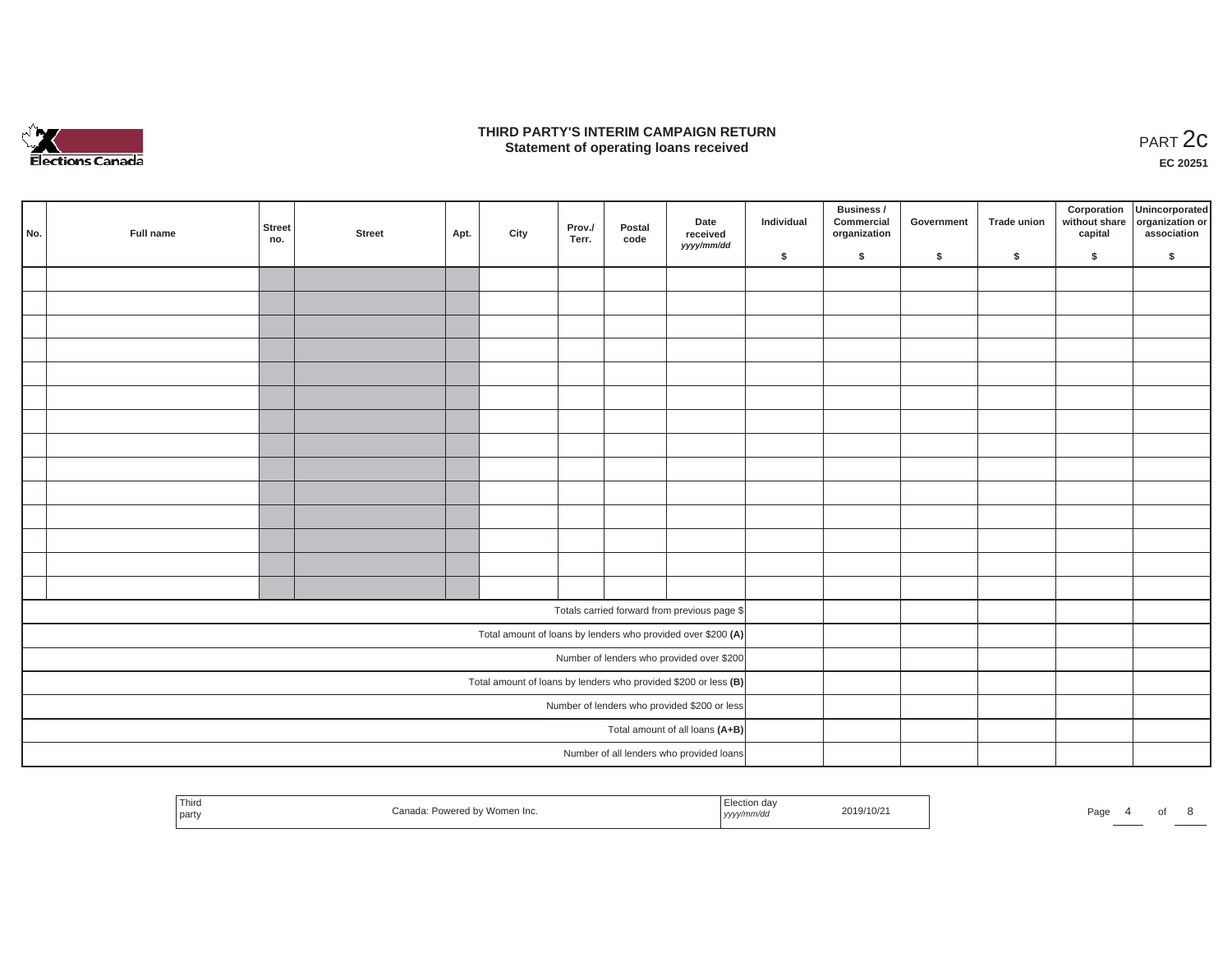

## **THIRD PARTY'S INTERIM CAMPAIGN RETURN SUMMARY STATE SUMMARY OF A SUMMARY OF A SUMMARY OF A SUMMARY OF A SUMMARY OF A SUMMARY OF A SUMMARY OF A SUMMA**<br> **Summary of inflows**

| No.   | Type of contributor / lender                    | <b>Monetary</b><br>contributions<br>(Part 2a)<br>\$ | Non-monetary<br>contributions<br>(Part 2b)<br>\$ | Loans<br>(Part 2c)<br>\$ | <b>Total</b><br>\$ | Number of<br>contributors and<br>lenders |
|-------|-------------------------------------------------|-----------------------------------------------------|--------------------------------------------------|--------------------------|--------------------|------------------------------------------|
| 1.    | Individuals                                     | 29,250.00                                           |                                                  |                          | 29,250.00          |                                          |
|       | 2. Businesses / Commercial organizations        | 32,500.00                                           |                                                  |                          | 32,500.00          |                                          |
| 3.    | Governments                                     |                                                     |                                                  |                          |                    |                                          |
| 4.    | Trade unions                                    |                                                     |                                                  |                          |                    |                                          |
|       | 5. Corporations without share capital           |                                                     |                                                  |                          |                    |                                          |
|       | 6. Unincorporated organizations or associations |                                                     |                                                  |                          |                    |                                          |
| 7.    | Total (items 1 to 6)                            | 61,750.00                                           |                                                  |                          | 61,750.00          |                                          |
| Total |                                                 |                                                     |                                                  |                          |                    |                                          |
|       | 8. Amount of third party's resources used       |                                                     |                                                  |                          |                    |                                          |
|       | 9. Grand total (items $7$ and $8$ )             |                                                     |                                                  |                          |                    |                                          |

| Third<br>party | Canada: Powered by Women Inc. | Election day<br>yyyy/mm/dd | 2019/10/21 |
|----------------|-------------------------------|----------------------------|------------|
|----------------|-------------------------------|----------------------------|------------|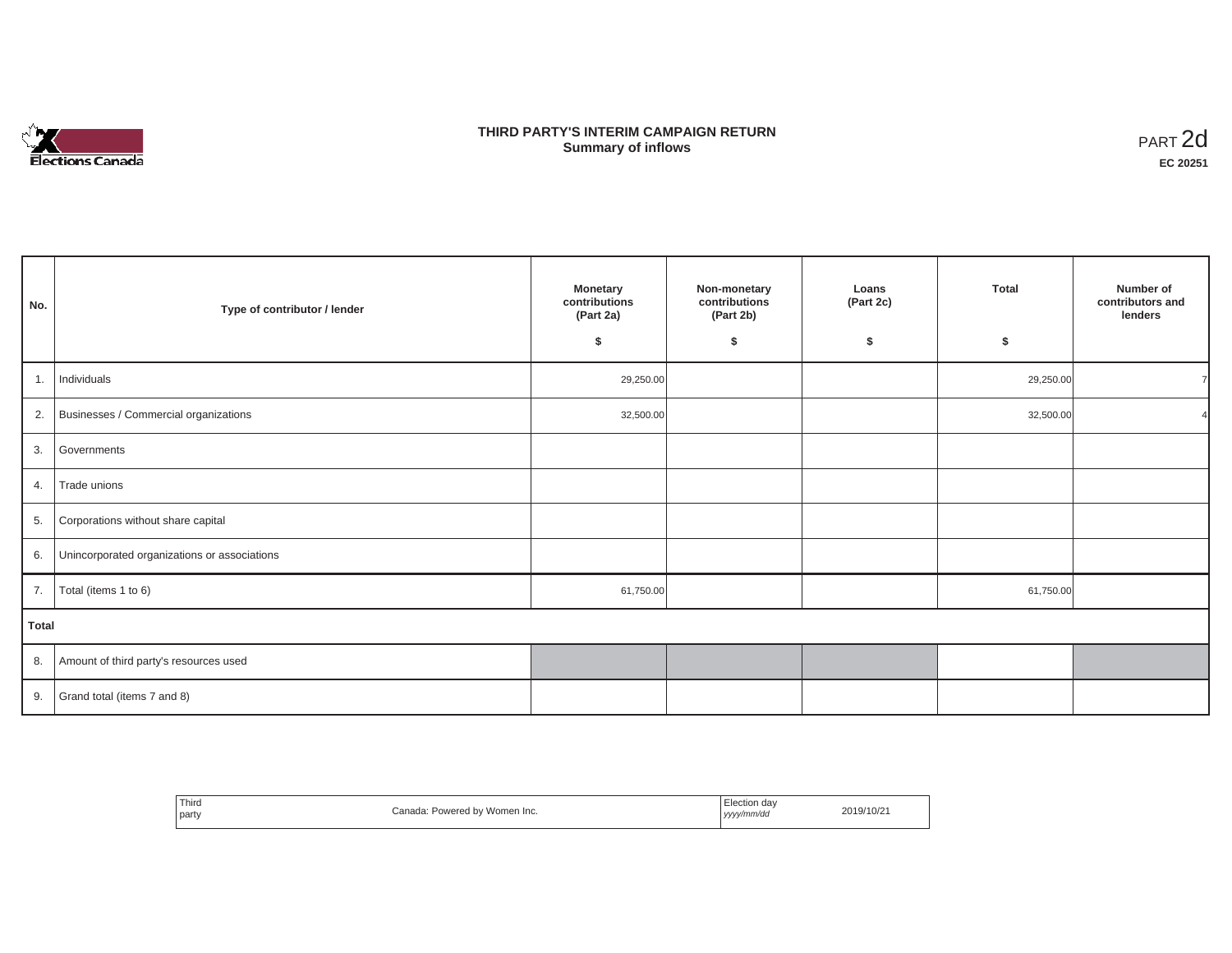

# **THIRD PARTY'S INTERIM CAMPAIGN RETURN Statement of expenses incurred for regulated activities that take place during the pre-election period**  *(Only applicable to a fixed-date general election)*

<code>PART $3$ a</code> **EC 20251**

For a list of expense types, expense categories and expense subcategories, refer to Annex II in the Instructions.

| No.            | Date<br>incurred<br>yyyy/mm/dd | <b>ED Code</b><br>(if applicable) | Supplier                          | <b>Expense type</b> | <b>Expense</b><br>category                        | <b>Expense</b><br>subcategory | <b>Starting date</b><br>of activity,<br>advertisement<br>or survey<br>yyyy/mm/dd | <b>Ending date</b><br>of activity,<br>advertisement<br>or survey<br>yyyy/mm/dd | Place of activity or<br>advertisement        | <b>Expense amount</b><br>\$ |
|----------------|--------------------------------|-----------------------------------|-----------------------------------|---------------------|---------------------------------------------------|-------------------------------|----------------------------------------------------------------------------------|--------------------------------------------------------------------------------|----------------------------------------------|-----------------------------|
| $\mathbf{1}$   | 2019/08/19                     |                                   | Charlebois Consulting Ltd.        | Partisan Activity   | Salaries, wages & consulting fee Consulting Fees  |                               | 2019/08/19                                                                       | 2019/10/31                                                                     | National                                     | 3,785.30                    |
| $\overline{c}$ | 2019/08/19                     |                                   | Infinity Communications Inc.      | Partisan Activity   | Salaries, wages & consulting feel Consulting Fees |                               | 2019/08/19                                                                       | 2019/09/14                                                                     | National                                     | 4,746.00                    |
| 3              | 2019/08/17                     |                                   | Leger                             | Partisan Activity   | <b>Election Survey</b>                            | Election Survey               | 2019/08/17                                                                       | 2019/08/31                                                                     | National                                     | 5,883.28                    |
| $\overline{4}$ | 2019/08/19                     |                                   | Joni Avram Consulting Corporation | Partisan Activity   | Salaries, wages & consulting fee Consulting Fees  |                               | 2019/08/19                                                                       | 2019/10/31                                                                     | National                                     | 3,705.32                    |
| $\overline{5}$ | 2019/08/19                     |                                   | Cottingham Ink                    | Partisan Activity   | Salaries, wages & consulting fee Other            |                               | 2019/08/19                                                                       | 2019/10/31                                                                     | National                                     | 1,039.50                    |
|                |                                |                                   |                                   |                     |                                                   |                               |                                                                                  |                                                                                |                                              |                             |
|                |                                |                                   |                                   |                     |                                                   |                               |                                                                                  |                                                                                |                                              |                             |
|                |                                |                                   |                                   |                     |                                                   |                               |                                                                                  |                                                                                |                                              |                             |
|                |                                |                                   |                                   |                     |                                                   |                               |                                                                                  |                                                                                |                                              |                             |
|                |                                |                                   |                                   |                     |                                                   |                               |                                                                                  |                                                                                |                                              |                             |
|                |                                |                                   |                                   |                     |                                                   |                               |                                                                                  |                                                                                |                                              |                             |
|                |                                |                                   |                                   |                     |                                                   |                               |                                                                                  |                                                                                |                                              |                             |
|                |                                |                                   |                                   |                     |                                                   |                               |                                                                                  |                                                                                |                                              |                             |
|                |                                |                                   |                                   |                     |                                                   |                               |                                                                                  |                                                                                |                                              |                             |
|                |                                |                                   |                                   |                     |                                                   |                               |                                                                                  |                                                                                |                                              |                             |
|                |                                |                                   |                                   |                     |                                                   |                               |                                                                                  |                                                                                |                                              |                             |
|                |                                |                                   |                                   |                     |                                                   |                               |                                                                                  |                                                                                |                                              |                             |
|                |                                |                                   |                                   |                     |                                                   |                               |                                                                                  |                                                                                | Totals carried forward from previous page \$ |                             |
|                |                                |                                   |                                   |                     |                                                   |                               |                                                                                  |                                                                                | Total \$                                     | 19,159.40                   |

| Third<br>71 IIIU.<br>  part<br>,,,,, | 2019/10/21<br>Pag |
|--------------------------------------|-------------------|
|--------------------------------------|-------------------|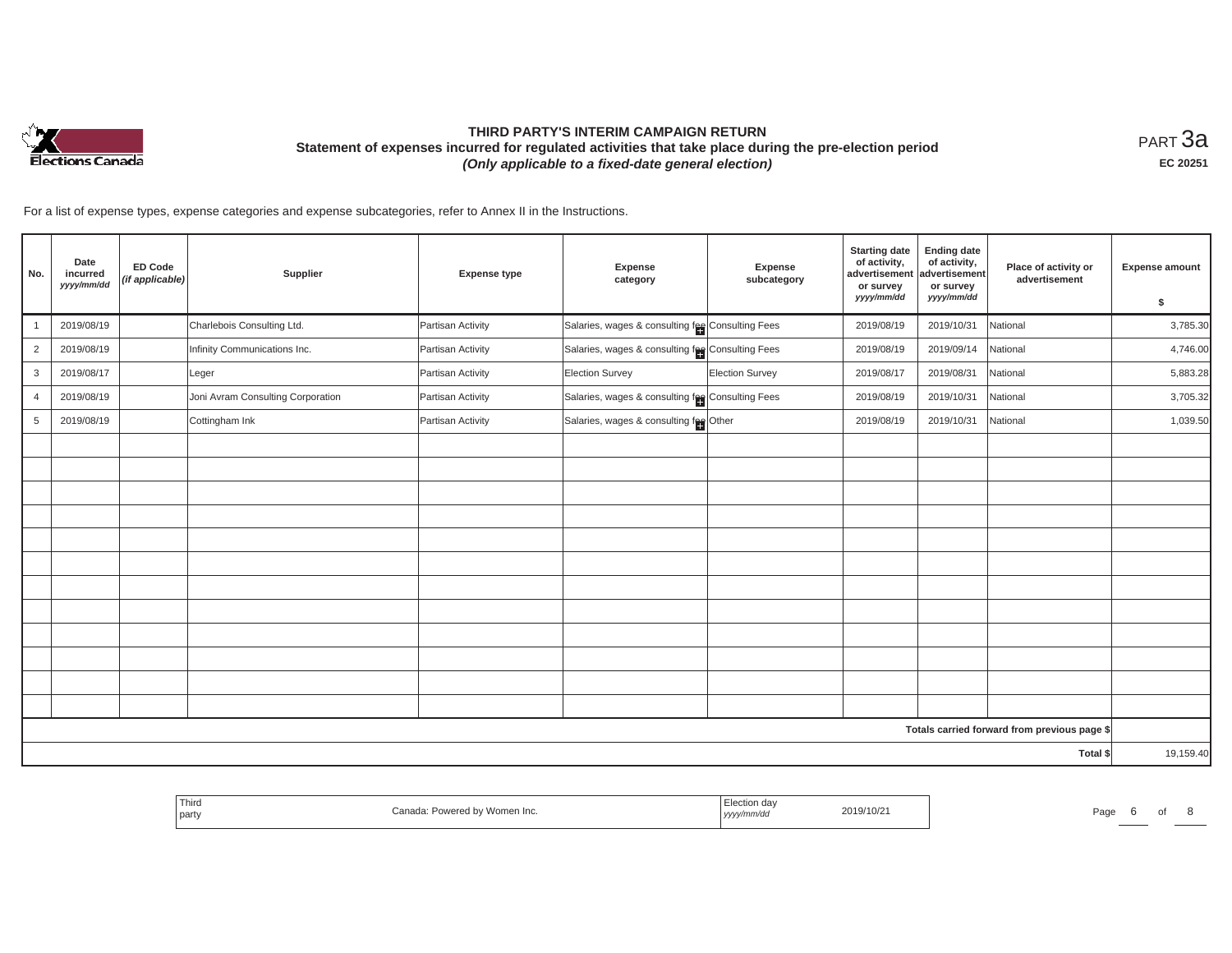

# **THIRD PARTY'S INTERIM CAMPAIGN RETURN Statement of expenses incurred for regulated activities that take place during the election period**<br>РАRТ  $3\text{b}$

**EC 20251**

For a list of expense types, expense categories and expense subcategories, refer to Annex II in the Instructions.

| No.      | Date<br>incurred<br>yyyy/mm/dd | ED Code<br>(if applicable) | Supplier | <b>Expense type</b> | Expense<br>category | Expense<br>subcategory | Starting date<br>of activity,<br>advertisement<br>or survey<br>yyyy/mm/dd | Ending date<br>of activity,<br>advertisement<br>or survey<br>yyyy/mm/dd | Place of activity or<br>advertisement        | Expense amount<br>\$ |
|----------|--------------------------------|----------------------------|----------|---------------------|---------------------|------------------------|---------------------------------------------------------------------------|-------------------------------------------------------------------------|----------------------------------------------|----------------------|
|          |                                |                            |          |                     |                     |                        |                                                                           |                                                                         |                                              |                      |
|          |                                |                            |          |                     |                     |                        |                                                                           |                                                                         |                                              |                      |
|          |                                |                            |          |                     |                     |                        |                                                                           |                                                                         |                                              |                      |
|          |                                |                            |          |                     |                     |                        |                                                                           |                                                                         |                                              |                      |
|          |                                |                            |          |                     |                     |                        |                                                                           |                                                                         |                                              |                      |
|          |                                |                            |          |                     |                     |                        |                                                                           |                                                                         |                                              |                      |
|          |                                |                            |          |                     |                     |                        |                                                                           |                                                                         |                                              |                      |
|          |                                |                            |          |                     |                     |                        |                                                                           |                                                                         |                                              |                      |
|          |                                |                            |          |                     |                     |                        |                                                                           |                                                                         |                                              |                      |
|          |                                |                            |          |                     |                     |                        |                                                                           |                                                                         |                                              |                      |
|          |                                |                            |          |                     |                     |                        |                                                                           |                                                                         |                                              |                      |
|          |                                |                            |          |                     |                     |                        |                                                                           |                                                                         |                                              |                      |
|          |                                |                            |          |                     |                     |                        |                                                                           |                                                                         |                                              |                      |
|          |                                |                            |          |                     |                     |                        |                                                                           |                                                                         |                                              |                      |
|          |                                |                            |          |                     |                     |                        |                                                                           |                                                                         |                                              |                      |
|          |                                |                            |          |                     |                     |                        |                                                                           |                                                                         |                                              |                      |
|          |                                |                            |          |                     |                     |                        |                                                                           |                                                                         |                                              |                      |
|          |                                |                            |          |                     |                     |                        |                                                                           |                                                                         | Totals carried forward from previous page \$ |                      |
| Total \$ |                                |                            |          |                     |                     |                        |                                                                           |                                                                         |                                              |                      |

| Third<br>the control of the con-<br>party | Women Inc.<br>∽owerea ov<br>$-$ | "n de<br>шсышл чач<br>, yyyy/mm/aa | 2019/10/2 | Page |  |  |  |
|-------------------------------------------|---------------------------------|------------------------------------|-----------|------|--|--|--|
|-------------------------------------------|---------------------------------|------------------------------------|-----------|------|--|--|--|